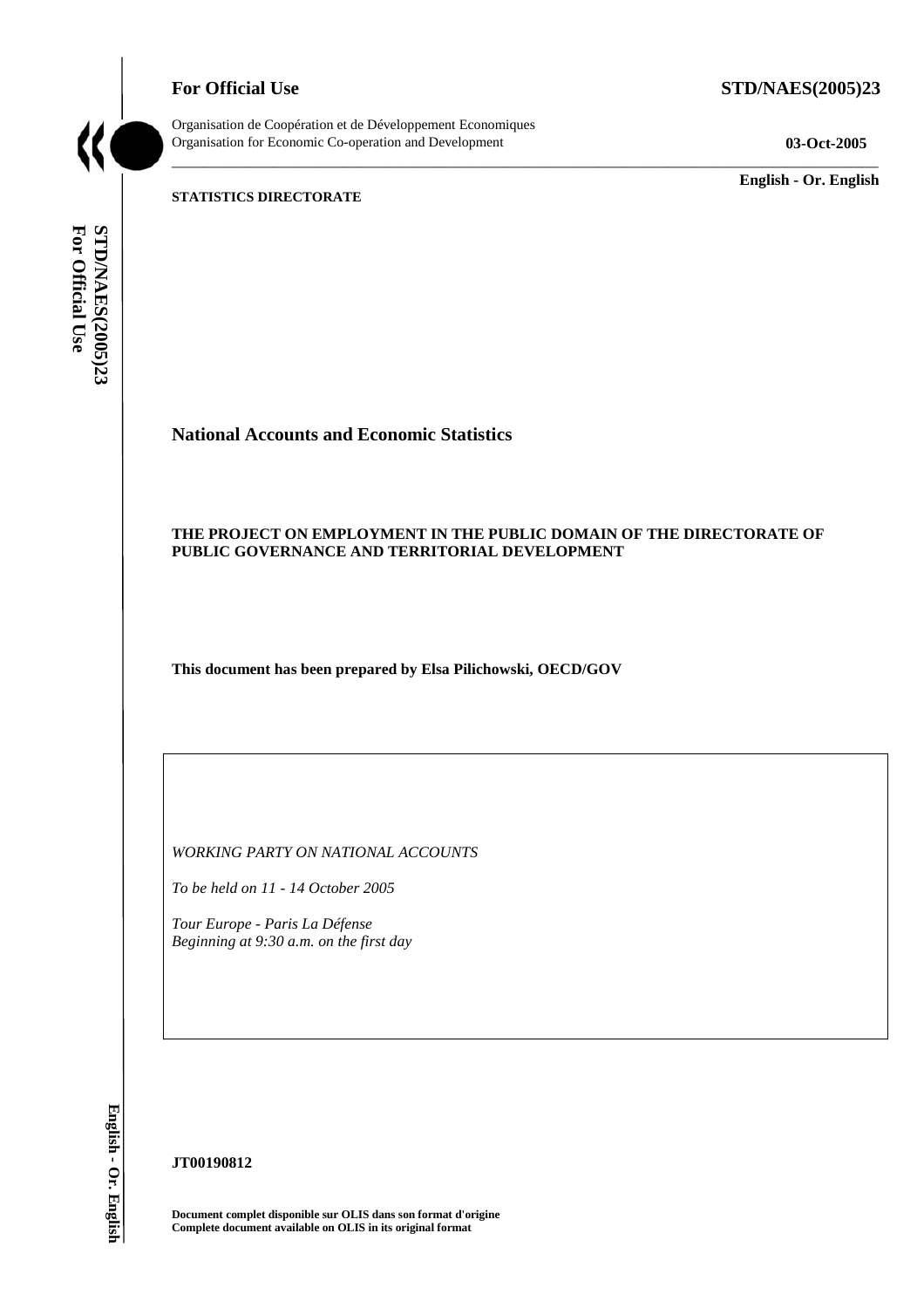# **THE PROJECT ON EMPLOYMENT IN THE PUBLIC DOMAIN OF THE DIRECTORATE OF PUBLIC GOVERNANCE AND TERRITORIAL DEVELOPMENT**

This note serves to inform the Working Party on National Accounts about the public employment project of the OECD Directorate of Public Governance and Territorial Development and to explain the use that this project will make of the national accounts.

#### **Aim and background of the public employment project**

As part of its work programme for 2005-2006, the Public Governance Committee of the OECD has mandated the OECD's Directorate for Public Governance and Territorial Development (GOV) to start developing comparable data and indicators of good government and efficient public services.

Within the overall framework of the project, GOV is seeking to develop a reliable tool to assess countries' compensation costs and employment levels in the public domain in a broad sense (comprising the public sector and certain adjacent parts of the private sector). For this purpose the public employment project has been set up. The aim of the project is the development of a data base on employment and costs of employment in the public domain that can be used for comparative research on human resource policies and the analysis of production in the public domain.

The priority that GOV wants to give to this project is based on the one hand on the fact that these data are important for various kinds of analysis and on the other hand on the fact that data on employment in the public domain are in high demand and tend to attract much attention.

Up to now analysts at the OECD, in governments and elsewhere have mainly relied on (a) data from national sources, (b) the ISIC (International Standard Industrial Classification) data and (c) national accounts data. It has often been observed in the past<sup>1</sup> that, apart from incompleteness and lack of intertemporal consistency (lack of time series), these data sources show serious weaknesses:

- a national data bases are detailed but mostly based on national definitions and largely incomparable across countries;
- b the ISIC classification is not detailed enough to allow many kinds of analysis and cuts across the national accounts concepts (market/non market) so that its data can not be used in combination with national accounts data;
- c the national accounts' institutional sector data constitute a valid benchmark for the project but country coverage is not yet complete. Also they are not detailed enough, and do not cover all of the public sector.

<sup>&</sup>lt;sup>1</sup><sup>2</sup> The last statistical OECD publication on public employment contains a description of the problems of international comparability and the differences between the classifications of the national accounts, ISIC and the national sources (OECD 1994). Since then a paper was brought out that was based on the national accounts data on employment that were collected until 1995 about "producers of government services" (= general government minus government enterprises) (OECD 1997).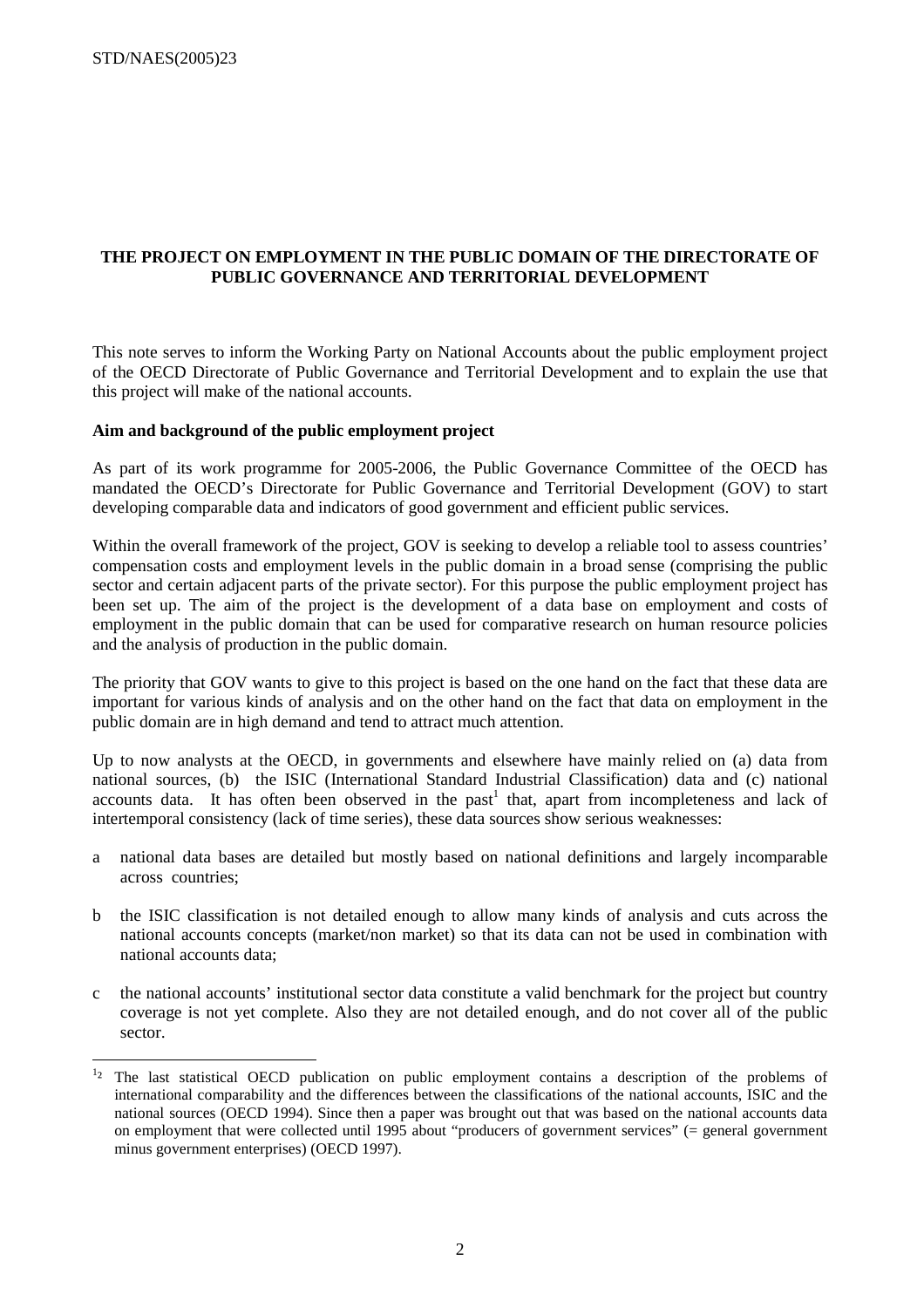In the medium term these problems will be mitigated in view of the initiatives that have taken to improve the employment data in the national accounts, namely:

- A. Since 2005 new data on employment are being collected by the OECD National Accounts division on the basis of an institutional sector approach, (as part of the "business sector questionnaire", see item 23 of the WPNA)
- B. It is hoped that, as recommended in the conclusions of item 20 (questionnaire on public units in national accounts) more data will become available on public enterprises and the boundaries will be clearer between public enterprises (public financial and non-financial corporations and quasi corporations) and other units in the corporate sector as well as between public enterprises and units of the general government.

The data collected in the initiatives A and B are very useful to GOV for two reasons:

- 1. they are meant to be consistent with financial flow data from the national accounts and thus lend themselves to
- 2. various kinds of public production analysis that GOV is envisaging;
- 3. they can serve as benchmark for more detailed data from other sources, particularly the data that GOV intends to collect in the public employment project.

Recommendation 1: GOV emphasizes the importance and urgency of the availability of employment data for the general government as an institutional sector in of the national accounts and for the public sector (general government and public enterprises) and encourages the national accounts statisticians to make the results available as early as possible.

However, GOV needs more detailed data and data on other areas of the public domain than that will become available through the national accounts. The public employment project is set up to provide for these data.

# **Future data base of the public employment project**

In addition to the data from the national accounts, GOV will collect additional data through Ministries of Social Affairs and Employment. These data will have to satisfy the following three criteria:

- 1. consistency with the concepts of the national accounts
- 2. sufficient level of detail
- 3. uniform methods of measurement

#### *Ad 1 Consistency with the national accounts*

GOV is not only interested in general government and public enterprise, but also in certain subdivisions of general government. Furthermore GOV is interested in certain parts of other sectors that are in the public domain, in particular parts of the sectors of NPI's serving households and of the sector of (quasi- )corporations. The table in the annex shows the relation between the data that will become available from the national accounts and the data that GOV intends to collect in the project on employment in the public domain.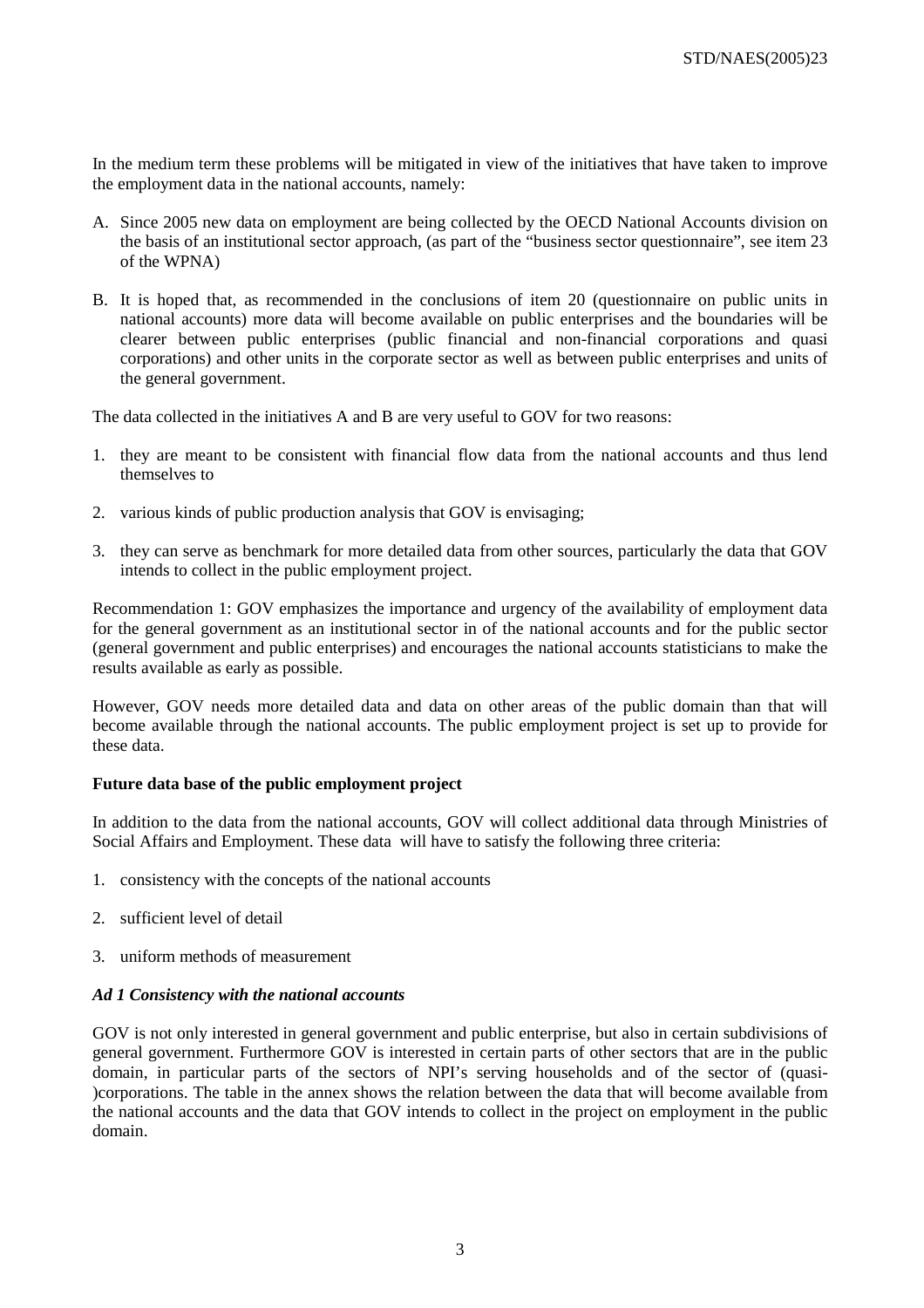# *Ad 2 Level of detail*

For many purposes the level of detail of the national accounts and ISIC classifications is not enough for the analysis conducted by GOV. GOV's project is based on the taxonomy of public employment pictured in the annex, which is consistent with the SNA, but our data will be focused on sub-sectoral institutional units.

# *Ad 3 Methods of measurement*

This concerns concepts like number of persons, numbers of jobs, full-time equivalent, hours worked, etc. In principle GOV will follow national accounts conceptual recommendations. In practice, methods may differ between national data bases, including those on which ISIC is based. The public employment project intends to address these measurement differences in order to make the data more internationally comparable.

#### **Process and time line**

The project will rely on existing data sources. It will not ask from countries to develop new data sources. No new data will be requested from national accountants. Many countries maintain various data sources. In general the public employment project will not need more than 2 or 3 sources. For most countries GOV can identify the survey sources from which governments will compile the data.

GOV intends to have the project fully peer reviewed by an Experts Group in the fall of 2005. The questionnaire for the first stage of the project will be sent to the national employment statisticians by the end of 2005. The first results will be available in the third quarter of 2006.

Recommendation 2: members of the WPNA are informed that a new data collection process will be started regarding employment data for detailed sub-sectors of the general government. While they will not be directly affected as the survey will go through other sources (in particular Ministries of Employment), they may be indirectly asked questions when data will diverge between sources.